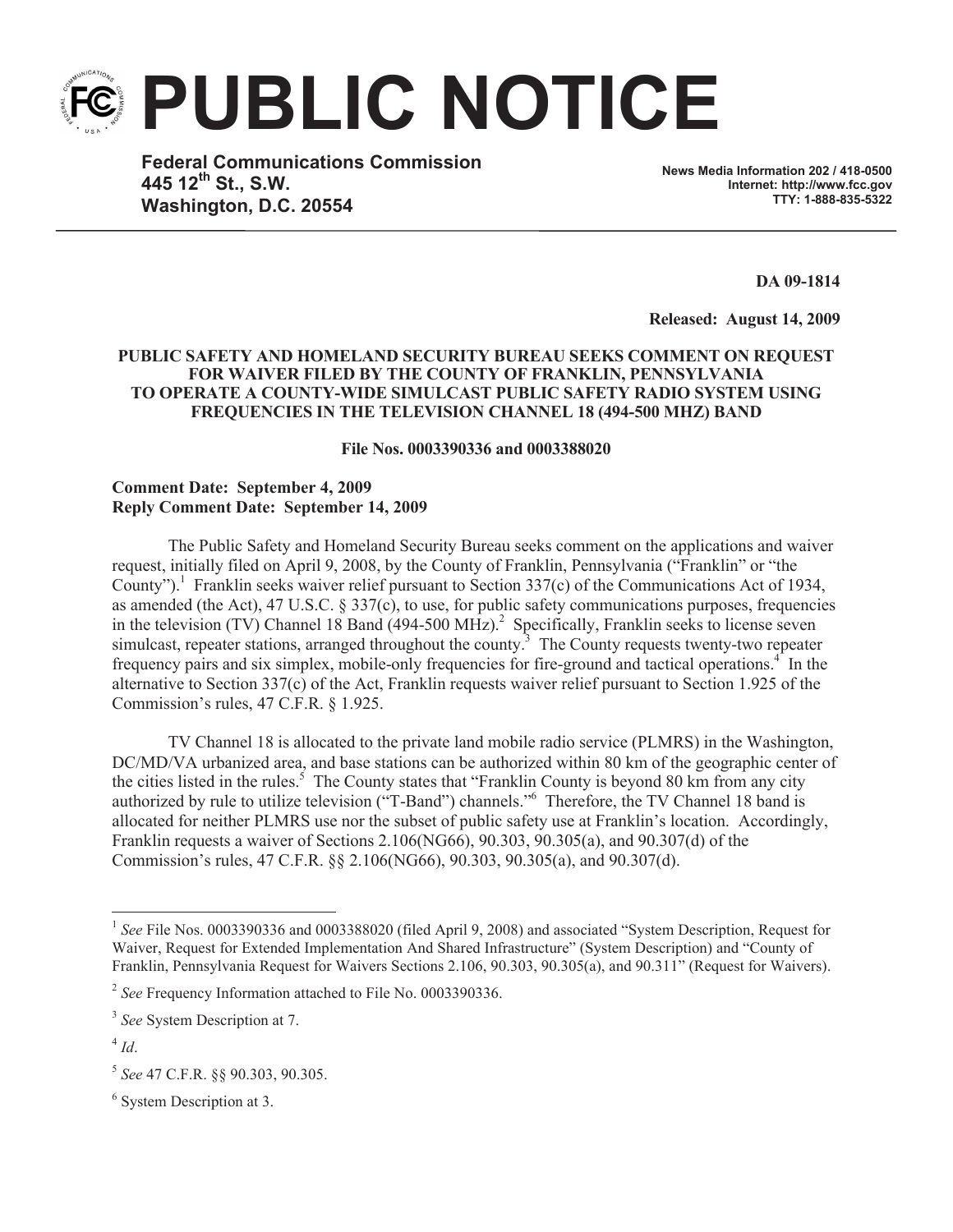Franklin states that it "is planning to upgrade its radio system, with a modern, multi-site, simulcast system."<sup>7</sup> In addition, the County states that "its existing system consists of a mix of low band VHF, high band VHF, and UHF radio equipment."<sup>8</sup> The County asserts that "[t]he multiple bands make county-wide interoperability nearly impossible."<sup>9</sup> The County states that "it is the County's intention to standardize on a UHF system that will be utilized by the various departments and agencies in the county." $10$ 

The County states that "[i]n an attempt to improve interoperability and coverage, the County contracted with the consulting firm of L. Robert Kimball [Kimball] & Associates to review the current radio systems, determine what improvements are needed, and provide a design for a new radios system.<sup>"11</sup> Franklin asserts that "[b]ecause of the coverage provided by UHF and because of the potential for the County to utilize much of its current UHF infrastructure, Kimball recommended that the new system be developed on UHF frequencies."<sup>12</sup> Franklin states that "[t]he system consists of seven sites, simulcast, repeater stations, arranged throughout the county."<sup>13</sup> In addition, Franklin states that "[e]ach repeater site will be linked to a central controller such that the stations function as one system" in order to promote interoperability and adequate system coverage.<sup>14</sup>

Franklin states that "[t]he County requested Fox Ridge Communications, Inc. ("Fox Ridge") to review its existing UHF channels and also conduct a frequency search for other UHF channels that could be utilized for the new system."<sup>15</sup> Franklin asserts that "Fox Ridge found that of all of the potential UHF public safety channels, only one was potentially available and use of that channel would likely result in interference to incumbent licensees."<sup>16</sup> Franklin maintains that "[a]ll other channels were blocked by the incumbent licensees and thus did not comply with the centralized trunking rules found in Section 90.187(b) of the Commission's rules."<sup>17</sup>

Franklin asserts that "[w]ith the lack of available UHF land mobile channels, the County considered the possibility of utilizing channels shared with television stations on channels 14-20."<sup>18</sup> Furthermore, Franklin states that its goal is to find an interference-free channel that would not cause interference to other television stations and that "[c]hannel 18 meets that criteria [sic]."<sup>19</sup> The County states that "[a]ll simulcast, channels will be operating with a maximum bandwidth of 12.5 kHz."<sup>20</sup>

<sup>7</sup> Request for Waivers at 1. 8 *Id*. 9 *Id*.  $10 \,$ *Id*.  $11$  System Description at 1-2. <sup>12</sup> *Id*. at 2. <sup>13</sup> *Id*. at 7. <sup>14</sup> *Id*. <sup>15</sup> *Id*. at 2. <sup>16</sup> *Id*. <sup>17</sup> *Id*. at 2-3. <sup>18</sup> *Id*. at 3. <sup>19</sup> Request for Waivers at 3. <sup>20</sup> System Description at 7.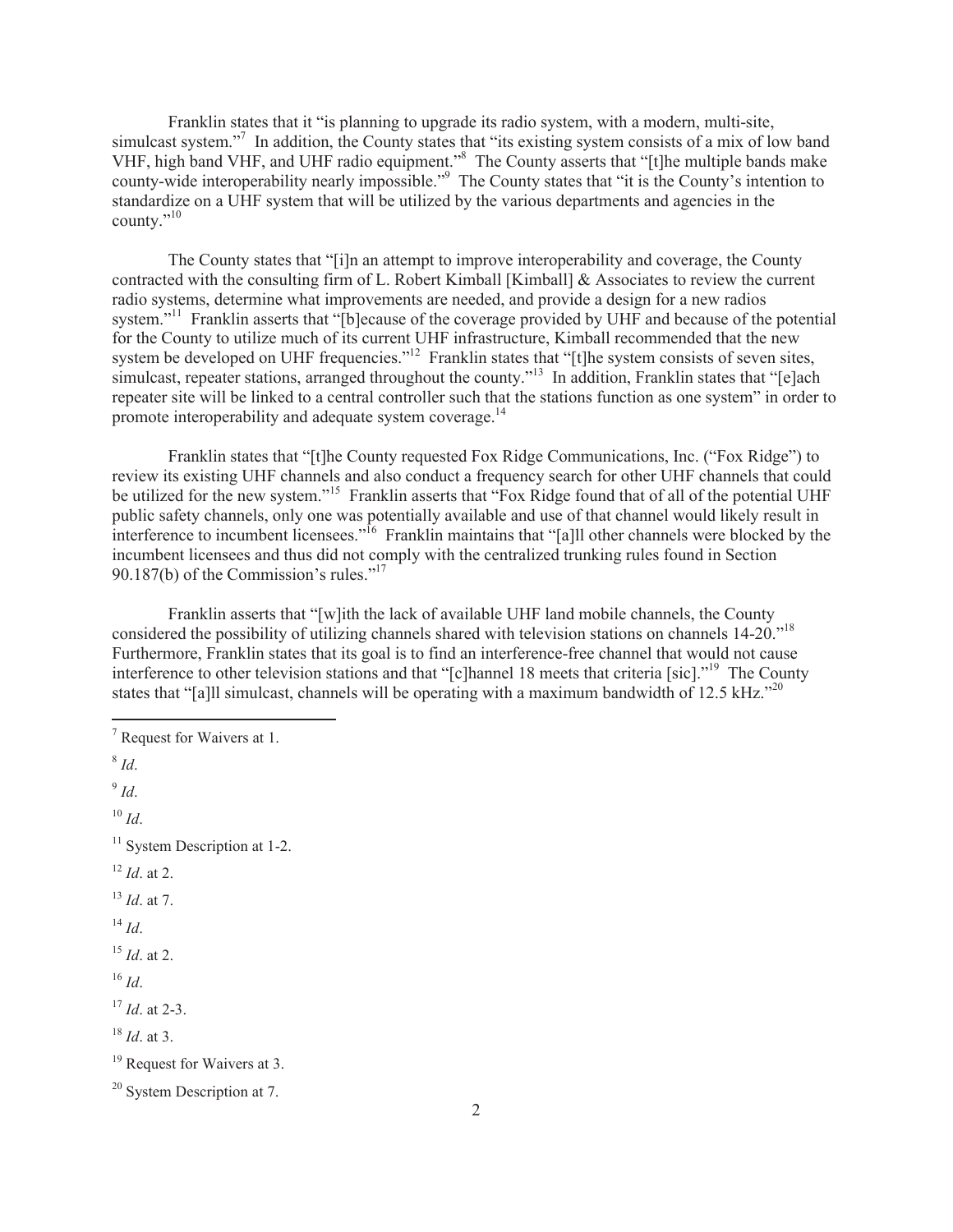Franklin County states that "[t]he intent of the new system is to provide excellent coverage to Franklin County, which requires use of wide-area technology."<sup>21</sup> The County also states that it "desires to share the system with other Public Safety organizations once it becomes operational."<sup>22</sup>

As a part of the analysis under Section 337(c) of the Act, as well as the Commission's waiver criteria, we also seek comment on whether the 700 MHz public safety band would provide a viable alternative, particularly since the digital television transition date has passed, and in light of the Commission's actions facilitating a nationwide, interoperable public safety network.<sup>23</sup> In particular, we request comment on the effect on television broadcasters of decreasing the potentially available spectrum for their use in Franklin County and in the areas beyond Franklin where they would be unable to use TV Channel 18 for television broadcast service as a result of the County's proposed use of frequencies in the TV Channel 18 band for public safety. Would Franklin County be able to complete its proposed upgrade and improve interoperability by using frequencies in the 700 MHz public safety band, rather than using the television T band frequencies?

Pursuant to Sections 1.415 and 1.419 of the Commission's rules, 47 C.F.R. §§ 1.415, 1.419, interested parties may file comments and reply comments on or before the dates indicated on the first page of this *Public Notice*. All comments and reply comments should reference the subject Waiver Request and the DA number indicated on this *Public Notice*. Comments may be filed: (1) electronically by accessing the applicant's file number(s) in the Commission's Universal Service Licensing System  $(ULS)<sup>24</sup>$  or (2) by filing paper copies.

Electronic Filers: Pleadings may be submitted electronically as follows:

From the ULS website at http://wireless.fcc.gov/uls/, begin the process of submitting a pleading by clicking on the "ULS Pleadings" link in the menu on the lower left side of the ULS web page. The link will take you to the "*Pleading Information*" screen for "Non-docketed Pleadings" where you select "Reply" in the drop-down window for the type of pleading and then enter the pleadings filer information. Completion of the contact information is optional. Upon completion of this screen, please note the instructions for the filing: *"Pleadings must be dated and must include a signature, in this instance an electronic signature, and the address and phone number of the signing party."*<sup>25</sup> Click on "CONTINUE."

The second step is to complete the *File Numbers/Call Signs* screen. Click if the pleading pertains to a File Number or Call Sign and enter the File Number or Call Sign. Please note that you must enter a File Number or Call Sign to continue. If the pleading pertains to multiple applications or licenses, you

<sup>24</sup> See "Wireless Telecommunications Bureau Enhances the Commission's Universal Licensing System to Implement Electronic Filing for Pleadings," *Public Notice,* 21 FCC Rcd 424 (WTB 2006). *See*  http://hraunfoss.fcc.gov/edocs\_public/attachmatch/DA-06-125A1.pdf.

<sup>25</sup> *See* 47 C.F.R. Part 1.

 $^{21}$  *Id*.

<sup>22</sup> *Id*. at 10.

<sup>&</sup>lt;sup>23</sup> See Implementing a Nationwide, Broadband, Interoperable Public Safety Network in the 700 MHz Band, PS Docket No. 06-229; Development of Operational, Technical and Spectrum Requirements for Meeting Federal State and Local Public Safety Communications Requirements through the Year 2010, WT Docket No. 96-86, *Second Report and Order*, 22 FCC Rcd 15289 (2007). *See also* Implementing a Nationwide, Broadband, Interoperable Public Safety Network in the 700 MHz Band, PS Docket No. 06-229, *Third Further Notice of Proposed Rulemaking*, 23 FCC Rcd 14301 (2008); *Second Further Notice of Proposed Rulemaking*, 22 FCC Rcd 8047 (2008).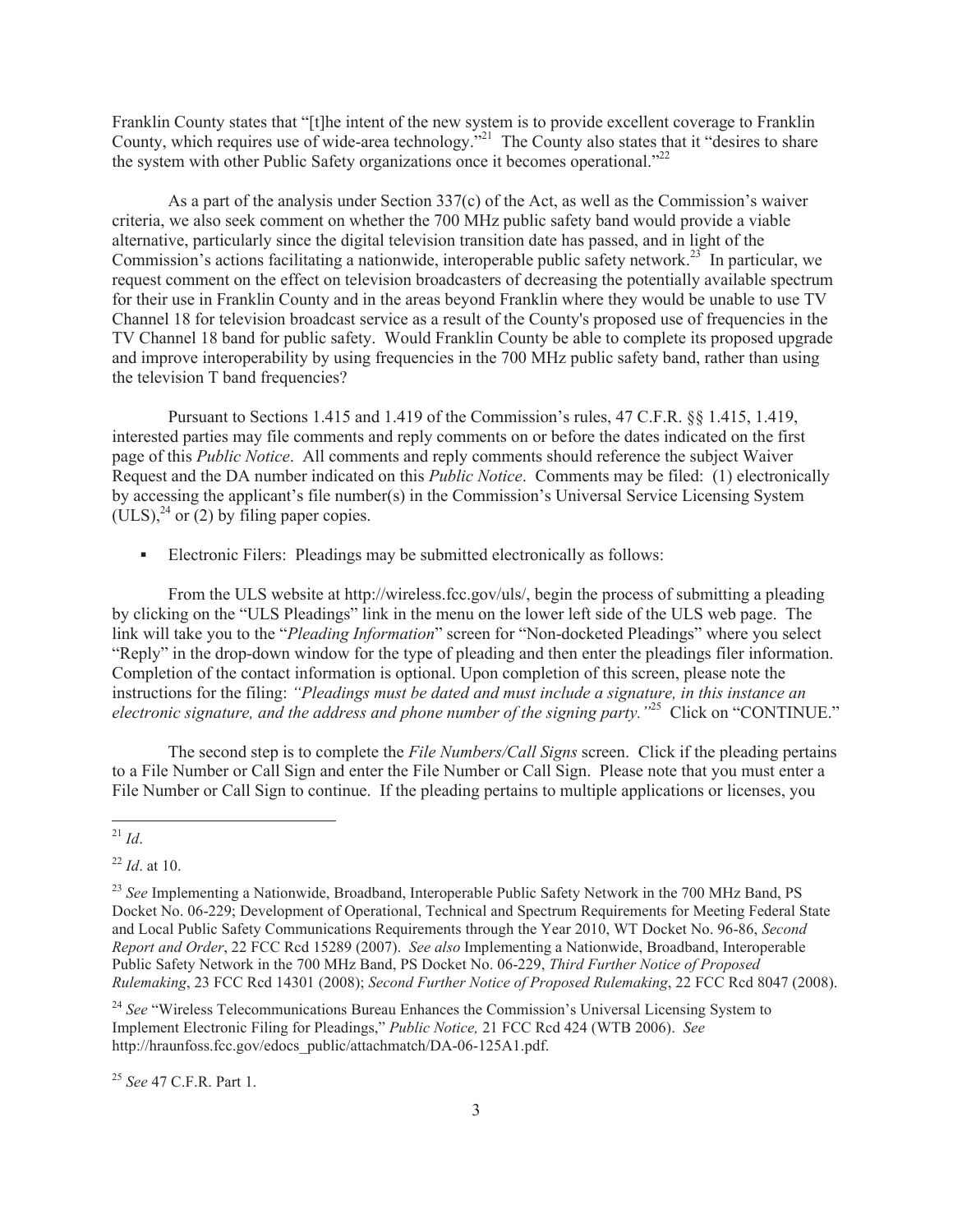must enter each File Number or Call Sign as appropriate. After clicking the "SUBMIT" button, the screen will update to show all the File Numbers/Call Signs associated with the pleading. At this time, you may delete selected File Numbers/Call Signs from the page before continuing.

The third step is to complete the *Attach File* screen to attach the pleading document. Use the drop down box to select Pleading or Confidential Pleading. The "BROWSE" button opens a file upload window where you will locate and select your pleading file. The Description field allows you to enter a brief description for the pleading. Click the "ADD ATTACHMENT" button to upload your pleading. You may submit up to thirty files for each pleading but each file must be smaller than 10 MB in size. You also have the opportunity to delete any selected file from the pleading.

Finally, to complete your electronic pleading submission, click on the "SUBMIT PLEADING" button and the *Confirmation* screen will be displayed. The *Confirmation* screen will display your Confirmation Number as well as your entered pleadings information. You may print this page for your records by selecting the Print Page link at the top of the page and have the option of submitting another pleading or returning to the ULS website by selecting a link at the bottom of the page.

The ULS Application and License Search results will display pleadings under the ADMIN tab when a comment or reply comment has been filed. Users can view the pleading by clicking on the link for the specific comment or reply comment in the Description field. The general public will not be able to view confidential pleadings.

For additional information or assistance on how to file a comment or reply comment or other relevant pleading, you may visit the Web at http://esupport.fcc.gov. You may also call the FCC ULS Customer Support Center at (877) 480-3201 and select option 2, or (888) 225-5322 and select Option 2, or (717) 338-2888. For TTY, please call (717) 338-2824. Assistance from the FCC ULS Customer Support Center is available between the hours of 8 a.m. to 6:00 p.m. Eastern Time, Monday through Friday (except Federal holidays). To provide quality service and ensure security, all telephone calls to FCC ULS Customer Support Center are recorded.

• Paper Filers: Parties who choose to file by paper must submit an original and four copies of each filing.

Filings can be sent by hand or messenger delivery, by commercial overnight courier, or by firstclass or overnight U.S. Postal Service mail (although we continue to experience delays in receiving U.S. Postal Service mail). All filings must be addressed to the Commission's Secretary, Office of the Secretary, Federal Communications Commission.

- The Commission's contractor will receive hand-delivered or messenger-delivered paper filings for the Commission's Secretary at 236 Massachusetts Avenue, NE, Suite 110, Washington, DC 20002. The filing hours at this location are 8:00 a.m. to 7:00 p.m. All hand deliveries must be held together with rubber bands or fasteners. Any envelopes must be disposed of before entering the building.
- Commercial overnight mail (other than U.S. Postal Service Express Mail and Priority Mail) must be sent to 9300 East Hampton Drive, Capitol Heights, MD 20743.
- **•** U.S. Postal Service first-class, Express, and Priority mail must be addressed to 445  $12<sup>th</sup>$ Street, SW, Washington DC 20554.